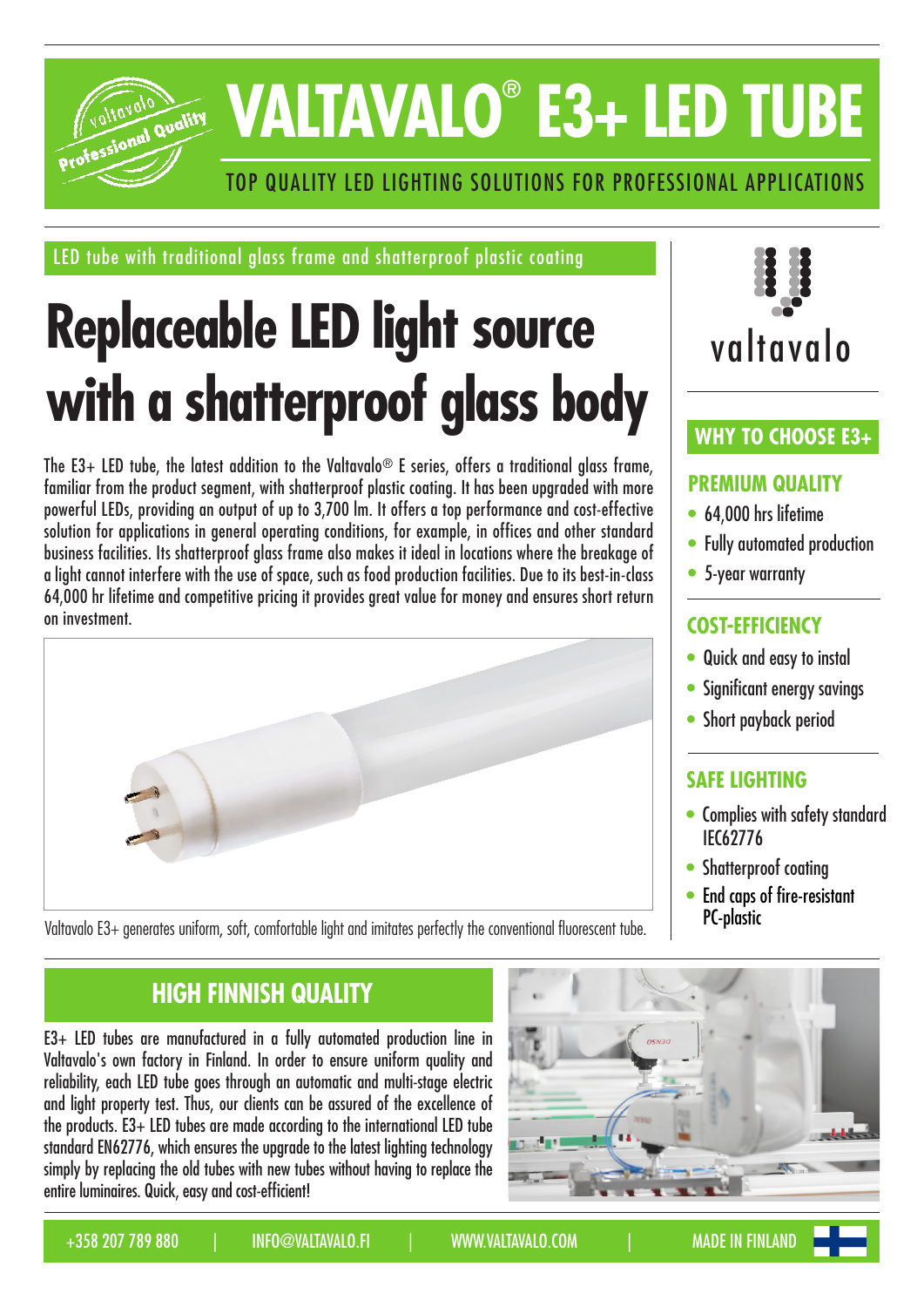#### **QUICK, SIMPLE AND SAFE REPLACEMENT OF FLUORESCENT TUBES**

Retrofit directly into G13 fixtures with magnetic ballast or fixtures without ballast and with direct contact to the mains. Rebuild and new installations with Valtavalo LED tube fixtures.



#### **SAFER LIGHTING**

Valtavalo E3+ complies with the safety standard for double-capped LED lamps IEC62776, which safeguards that the change from fluorescent tube to LED tube is carried out safely. Safe installation is ensured with one side driver (end with nameplate) and one side short-cut with a passive fuse.

#### **GREAT VALUE FOR MONEY**

 A cost-effective solution for lighting in general operating conditions: reduced operational costs due to low energy consumption and low maintenance costs. A quick and easy way to upgrade your existing lighting system to the latest LED technology without having to replace entire luminaires.

#### **EXCELLENT LIGHT QUALITY**

E3+ LED tube produces uniform white light with minimum glare. This uniform, soft and comfortable light is suitable for all environments where people have to be able to see well.

#### **MADE IN FINLAND**

Lifetime of E3+ is 64,000 hours (L<sub>70</sub>B<sub>50</sub> / T<sub>a</sub> 25 °C) - longer than of other competing LED tubes in the same product segment and compatible with LED tube standard EN62776. It is also 5 times longer than that of a conventional fluorescent tube. Valtavalo E3+ LED tubes come with a 5-year warranty.

Manufactured in a fully automated production line in Valtavalo's own production plant in Kajaani, Finland.

### **VALTAVALO ® E3+ LED TUBE**

- Lifetime of 64,000 hrs
- Glass tube with shatterproof coating (E3+)
- Ideal for general lighting conditions with operating hours of 8-10 hrs per day and for open fixtures

## **VALTAVALO ® E3+ LED TUBE**

#### **SEGMENT-LEADING QUALITY**

- Lifetime of 125,000 hrs
- Up to 180 lm/W
- Ideal for operating hours up to 24 hrs per day, closed fixtures, high ceilings

Uniform premium quality and reliability are ensured by automatic manufacturing and comprehensive testing during the manufacturing process. The Valtavalo manufacturing process is certified according to the quality management standard ISO 9001.



#### **COMPREHENSIVE TESTING GUARANTEES QUALITY**

Each LED tube is subjected to rigorous automated testing of its luminous intensity, colour temperature, colour rendering, spectrum, power factor, harmonic distortion and power consumption. The test data on every item can be traced with the help of the unique serial number on the product.

- Lumen output up to 5900 lm
- Lifetime of 83,000 hrs
- Especially for high ceilings and for spaces where there is a need for a lot of high quality light

#### **LONG LIFESPAN**



#### **Valtavalo E3/E3+ LED tubes**

#### **Valtavalo G5 LED tubes**

#### **Valtavalo G5 High Temp**

- Wide operating temperature range (up to  $+70$  °C)
- Especially for demanding conditions
- 5 year warranty even at high temperatures

#### **Valtavalo G5 Dimmable**

- Lumen output up to 4000 lm
- When conventional lighting control is not enough
- Compatible with trailing Edge dimmers, SwitchDim or DALI control gear



## **FIND THE RIGHT PRODUCT FOR YOUR PURPOSE**

#### **ENVIRONMENTALLY FRIENDLY**

E3+ LED tubes do not contain mercury, lead or any other toxins. Manufacturing in an energy-efficient production plant in Finland reduces the carbon footprint of our environmentally friendly products. Valtavalo's operations are certified according to the environmental management system standard ISO 14001.

#### **Valtavalo G5 High Power**